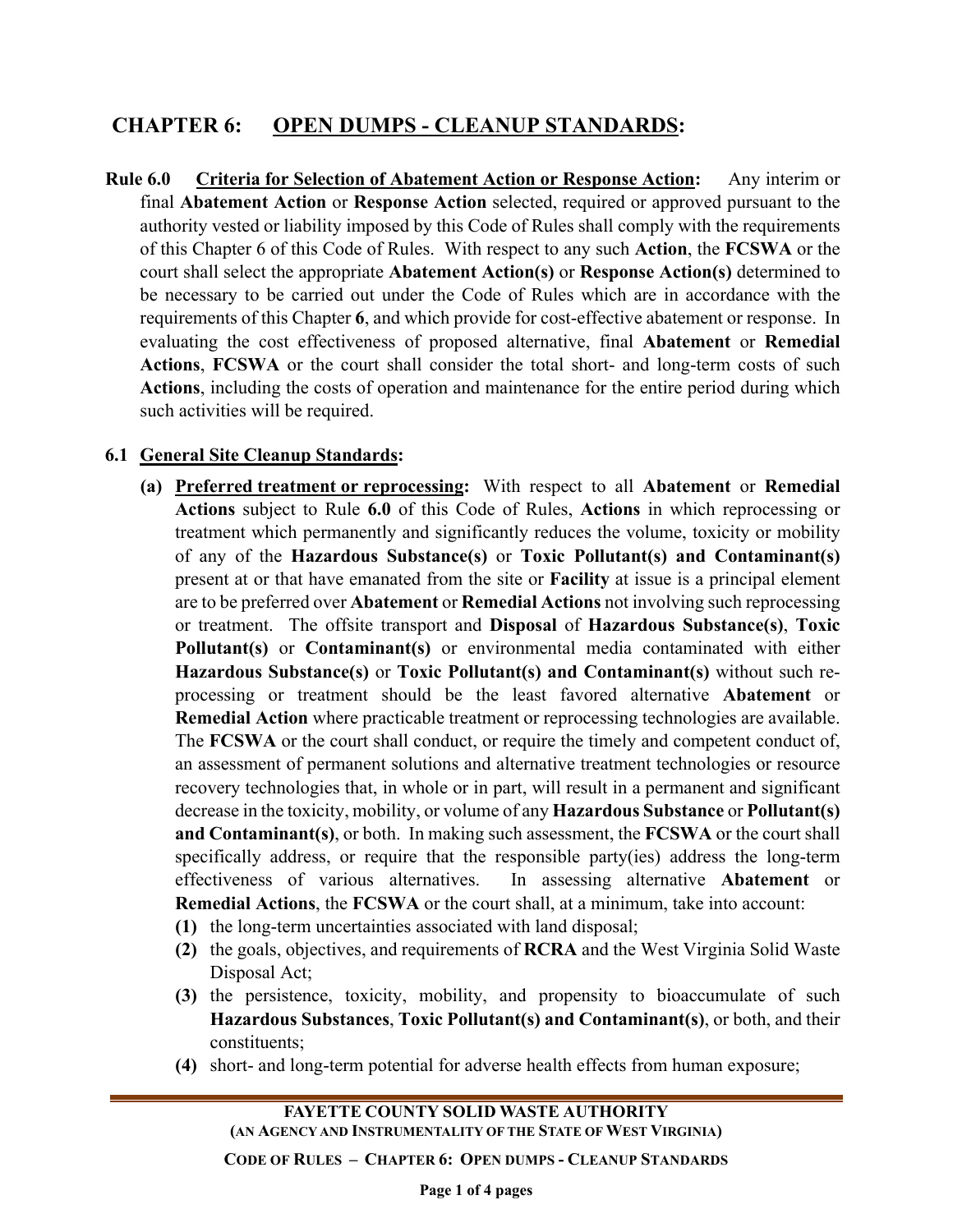- **(5)** long-term maintenance costs;
- **(6)** the potential for incurrence of future **Abatement** or **Remedial Action** costs if the alternative **Abatement** or **Remedial Action(s)** in question were to fail; and
- **(7)** the potential threat to Public Health, Safety, Welfare or the **Environment** associated with excavation, transportation, and re-disposal, or containment.
- **(b)** The **FCSWA** or the court shall select an **Abatement** or **Remedial Action** that is protective of human health and the **Environment**, that is cost effective, that utilizes permanent solutions and alternative treatment technologies or resource recovery technologies to the maximum extent practicable, and that, to the maximum extent practical, is consistent with and promotes the accomplishment of the public goals set forth in the Fayette County Solid Waste Plan and the applicable provisions, if any, of the formally approved Fayette County General Plan, land use and Urban Renewal Plans. If the **FCSWA** selects or recommends any **Interim** or **Final Abatement** or **Remedial action**, other than an Order requiring a responsible party or parties to perform a Remedial Investigation and Feasibility Study with respect to any **Open Dump**, **Open Dumping Public Nuisance** or **Solid Waste Public Nuisance**, not appropriate for a preference under this Rule **6.1(a)** or **(b)**, the **FCSWA** shall publish an explanation for public review and comment as to why such **Abatement** or **Remedial Action** involving such reductions was not selected.
- **(c)** The **FCSWA** or the court may select an alternative **Abatement** or **Remedial Action** meeting the objectives of this Rule **6.1** regardless of whether such **Action** has been achieved in practice at any other **Facility** or site that has similar characteristics. In making such a selection, the **FCSWA** or the court may consider the degree of support for such **Abatement** or **Remedial Action** by the public and the parties interested in such site.

## **6.2 Site-specific Requirements Applicable to Recommendation, Selection, and Conduct of Abatement Action(s) or Response Actions (s):**

- **(a) Cleanup and Response requirements applicable to a Class 1 Open Dump or an Open Dumping Public Nuisance:** In addition to complying with the requirements of Rule **6.1**, all **Abatement Actions** or **Response Actions** subject to the requirements of Rule **6.0** of this Code of Rules taken or required with respect to a **Class 1 Open Dump** or an **Open Dumping Public Nuisance** shall be undertaken in a manner not inconsistent with the **National Contingency Plan** (interpreted and applied with the **FCSWA** serving as, and exercising the authority and discretion therein assigned to, either the "U.S. Environmental Protection Agency" or the "Lead Agency").
- **(b) Cleanup and Response requirements applicable to a Class 2 Open Dump or a Solid Waste Public Nuisance:** In addition to complying with the requirements of Rule **6.1**, all **Abatement Actions** or **Response Actions** subject to the requirements of Rule **6.0** of this Code of Rules taken or required with respect to a **Class 2 Open Dump** or **Solid Waste Public Nuisance** shall, to the maximum extent practicable, be undertaken in a manner not inconsistent with the **National Contingency Plan** (interpreted and applied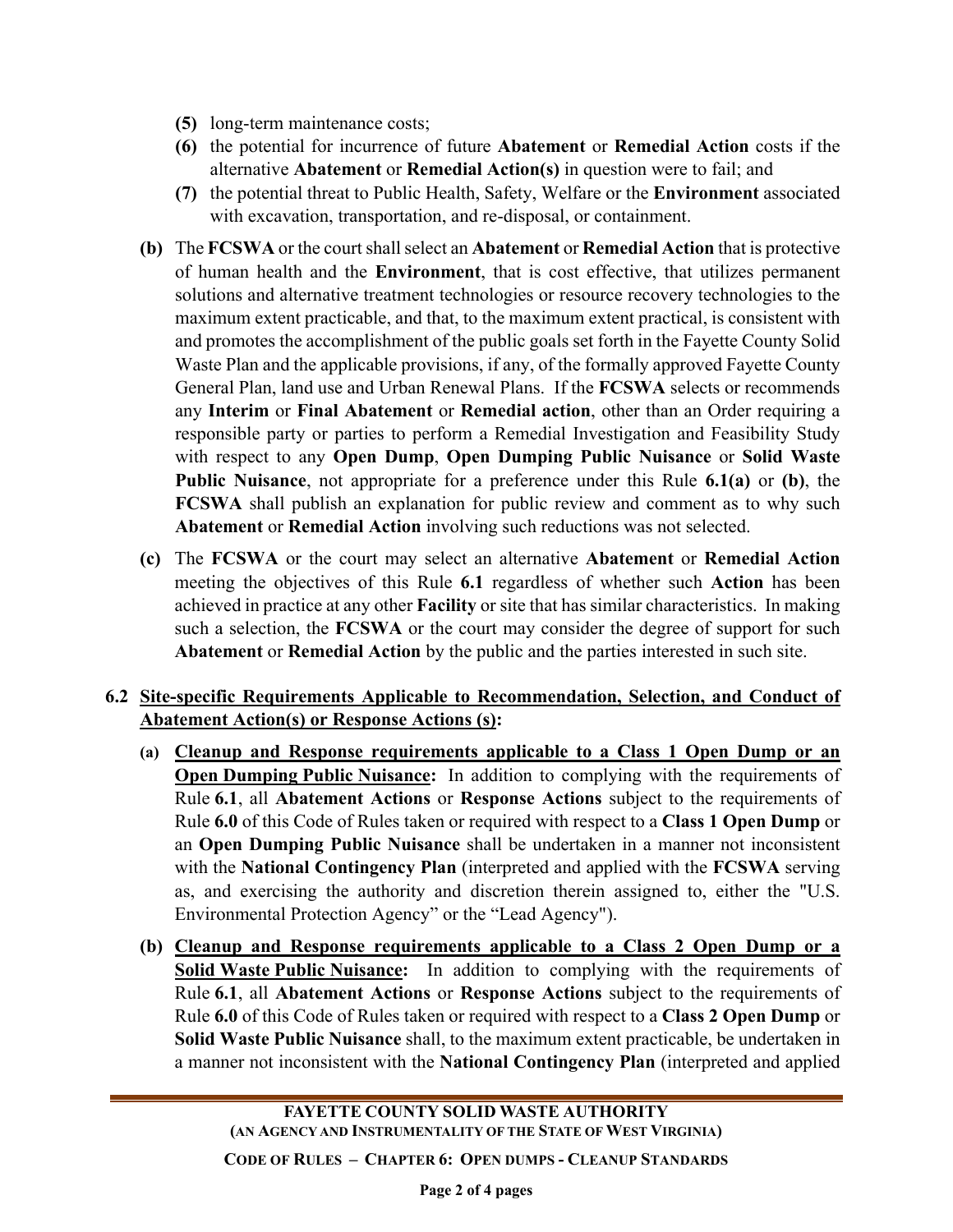with the **FCSWA** serving as, and exercising the authority and discretion therein assigned to the "U.S. Environmental Protection Agency" or "Lead Agency"); provided, however, that the **FCSWA** or the court, *sua sponte* or upon application of any governmental agency with jurisdiction over such site or **Facility** or of any responsible party at such site, may waive any specific requirement(s) imposed by this Chapter 6 that is not otherwise required by applicable federal or West Virginia statute or by applicable regulations of any federal agency or any West Virginia agency or authority other than the **FCSWA** upon a showing by clear and convincing evidence that, if such specific requirement is waived, the resulting **Abatement Action** or **Response Action** will be adequately protective of the Public Health, Safety, Welfare, the **Environment** within Fayette County and of all present and future beneficial uses of **Natural Resources** beyond the boundaries of the parcel(s) of real property upon which such **Open Dump** is located.

**(c) Cleanup and Response requirements applicable to a Class 3 Open Dump:** If the **FCSWA**, upon inspection or investigation by a duly authorized representative or through other means, specifically including receipt of a formal Finding and Recommendation of the **Secretary**, the West Virginia Solid Waste Management Board, the Fayette County Commission; the Fayette County Code Enforcement Agency ("FCoWVCEA"), the Fayette County Board of Health, or the Fayette County Urban Redevelopment Authority, observes, discovers or learns of reasonable cause to believe that there exist within Fayette County or adversely impacting on the Public Health, Safety, Welfare or the **Environment** within Fayette County a **Class 3 Open Dump**, it shall, in recognition of the provisions of W. Va. Code § 7-1-3ff(d), refer the matter to the Fayette County Litter Control Officer for appropriate action, or, in recognition of the provisions of W. Va. Code  $\S$  7-1-3ff(e) and (f)(1), refer the matter to the **FCoWVCEA** for appropriate action under Section XII.V of Fayette County Ordinance No. 2018-001. Notwithstanding such referral or the fact that the resulting liability with respect to such **Open Dump** may be imposed either pursuant to W. Va. Code, Chapter 22, Article 15, or W. Va. Code § 7-1-3ff and Fayette County Ordinance 2018-001, unless such **Open Dump** is subject to a **Compliance Schedule**, any **Response Action** or **Abatement Action** taken or required by the **FCoWVCEA**, the Fayette County Commission, or the court with respect to a **Class 3 Open Dump** shall comply with the substantive and procedural requirements of Rules **6.1** and **6.3** of this Code of Rules.

## **(d) Cleanup and Response requirements applicable to a Class 4 Open Dump:**

**(1)** If the **FCSWA**, upon inspection or investigation by a duly authorized representative or through other means, specifically including receipt of a formal Finding and Recommendation of the **Secretary**, the West Virginia Solid Waste Management Board, the Fayette County Commission; the Fayette County Code Enforcement Agency ("**FCoWVCEA**"), the Fayette County Board of Health, or the Fayette County Urban Renewal Authority, observes, discovers or learns of reasonable cause to believe that there exist within Fayette County or adversely impacting the Public Health, Safety, Welfare or the **Environment** within Fayette County a **Class 4 Open** 

**FAYETTE COUNTY SOLID WASTE AUTHORITY (AN AGENCY AND INSTRUMENTALITY OF THE STATE OF WEST VIRGINIA)**

**CODE OF RULES – CHAPTER 6: OPEN DUMPS - CLEANUP STANDARDS**